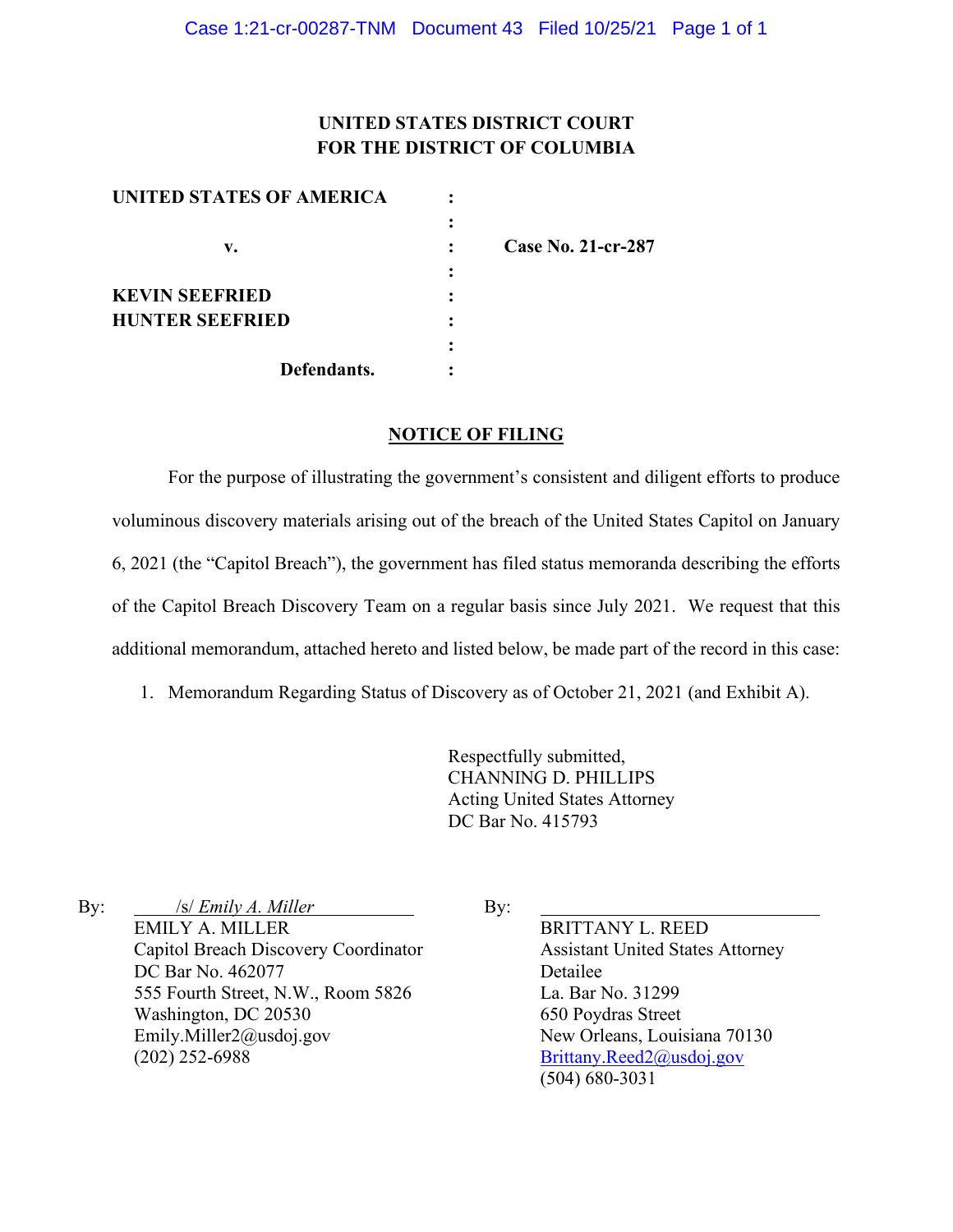## **UNITED STATES DISTRICT COURT FOR THE DISTRICT OF COLUMBIA**

| UNITED STATES OF AMERICA |                           |
|--------------------------|---------------------------|
|                          |                           |
| v.                       | <b>Case No. 21-cr-287</b> |
|                          |                           |
| <b>KEVIN SEEFRIED</b>    |                           |
| <b>HUNTER SEEFRIED</b>   |                           |
|                          |                           |
| Defendants.              |                           |

## **UNITED STATES' MEMORANDUM REGARDING STATUS OF DISCOVERY AS OF OCTOBER 21, 2021**

The United States files this memorandum for the purpose of describing the status of implementation of our discovery plan in relation to voluminous sets of data that the government collected and continues to collect in its investigation of the Capitol Breach cases, among which may be interspersed information the defense may consider material or exculpatory. The materials upon which this memorandum is focused include, for example, thousands of hours of video footage from multiple sources (e.g., Capitol surveillance footage, body-worn-camera footage, results of searches of devices and Stored Communications Act ("SCA") accounts, digital media tips, Parler video, and news footage), and hundreds of thousands of investigative documents including but not limited to interviews of tipsters, witnesses, investigation subjects, defendants, and members of law enforcement.

### **Status of Defense Evidence.com Database**

On September 3, 2021, the United States modified its contract with Axon Enterprise, Inc. ("Axon"), our evidence.com vendor. Pursuant to the modification, the government funded a Capitol Breach defense instance of evidence.com and purchased licenses that will enable legal defense teams to gain access to evidence.com and view voluminous video evidence. The defense instance is managed and administered by the Federal Public Defender for the District of Columbia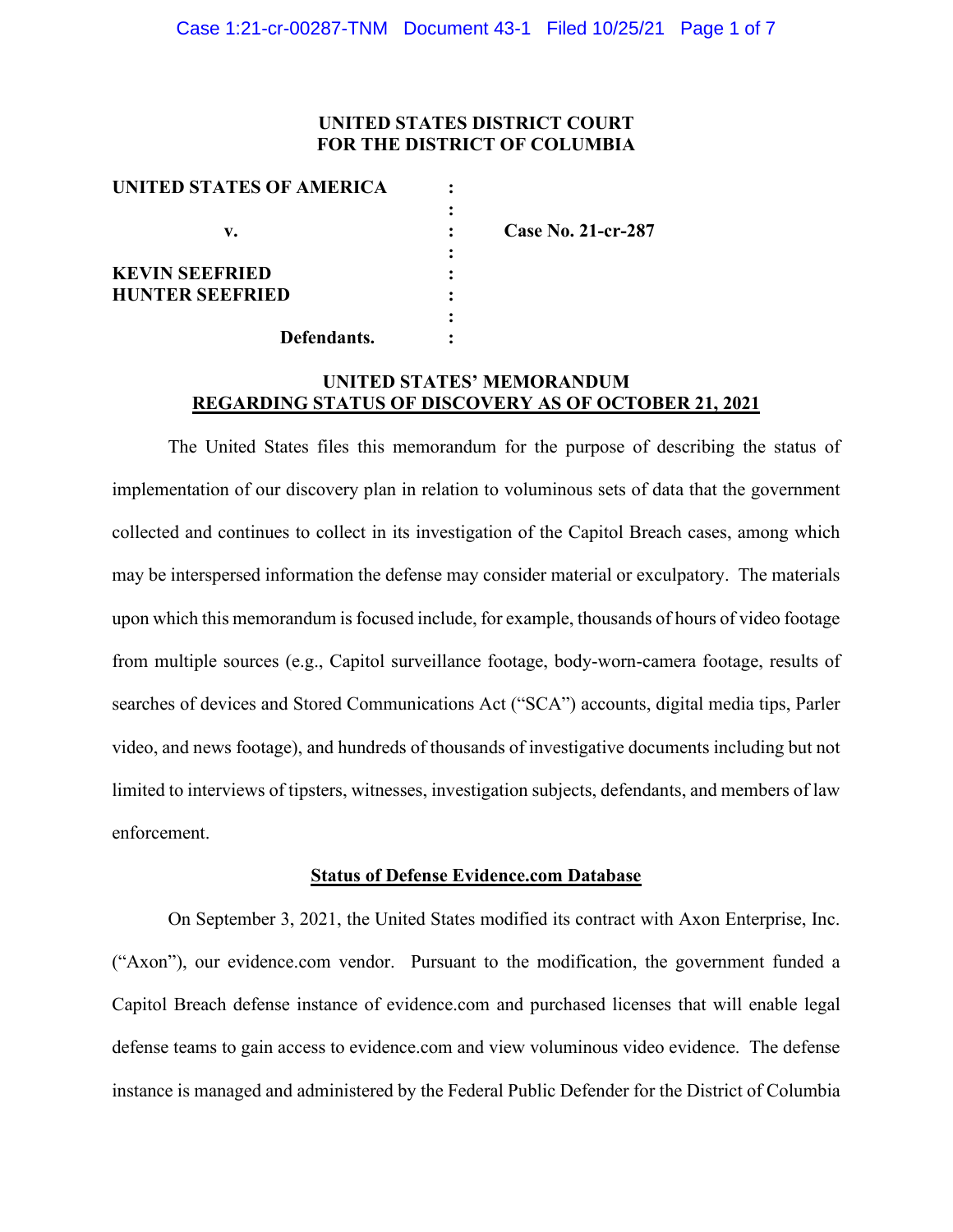## Case 1:21-cr-00287-TNM Document 43-1 Filed 10/25/21 Page 2 of 7

("FPD"), who is acting as the Discovery Liaison for defense counsel in Capitol Breach cases, and the government has no ability to log into or retrieve information from the defense instance.

In conjunction with the Defender Service's National Litigation Support Team, FPD created a structure for distributing and tracking evidence.com licenses for defense counsel. As of October 18, 2021, FPD has sent emails to all Capitol Breach defense counsel with instructions on how to request a license for the legal defense team to view videos in evidence.com. FPD also developed a "Quick Start Guide" that it simultaneously circulated to all Capitol Breach defense counsel, with instructions for registering an account, logging into evidence.com, and further describing how video discovery may be shared with their clients through the evidence.com platform consistent with the standard Capitol Breach protective order.

### **Status of Production of Video Footage**

The following video footage has been shared to the defense instance of evidence.com and is accessible to any Capitol Breach defense counsel who requests a license:

- 16,925 U.S. Capitol Police ("USCP") Closed Circuit Video ("CCV") files consisting of approximately 4,800 hours (over four terabytes) of footage from 515 cameras located inside the U.S. Capitol Visitor Center and on the Capitol grounds. To assist the defense in locating relevant USCP CCV, we have also produced (via USAfx) 15 camera maps of the interior of Capitol Visitor's Center and the interior of the Capitol.
- 1,676 Metropolitan Police Department ("MPD") body-worn-camera ("BWC") files consisting of approximately 1,600 hours of footage recorded by over 900 officers between 1:00 p.m. and 6:00 p.m. on January 6, 2021. To assist the defense in locating officers who may have recorded body-worn-camera footage at a particular location and time, we also produced (via USAfx) a spreadsheet created by the Discovery Team based on MPD radio Global Positioning Satellite records.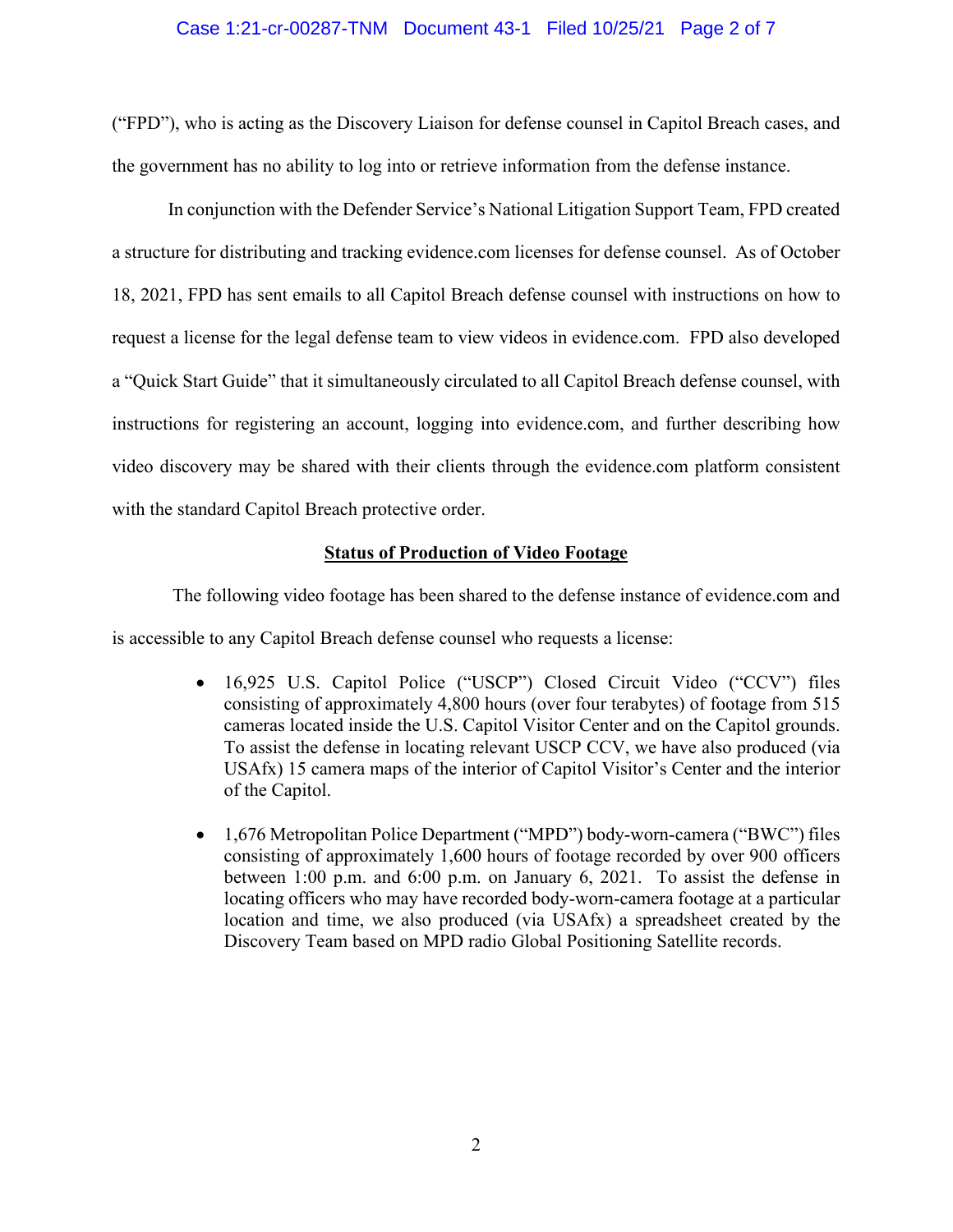## **Status of Defense Relativity Workspace**

On October 13, 2021, the United States modified its contract with Deloitte Financial Advisory Services, LLP ("Deloitte") to fund a Capitol Breach Relativity workspace and purchase licenses that will enable legal defense teams to gain access to the database. FPD is now consulting with Deloitte concerning the construction and organization of the defense workspace and creating a structure for distributing Relativity licenses to defense counsel. FPD will notify Capitol Breach defense counsel on how to obtain Relativity license access once the defense workspace is constructed and organized and is ready to be populated with documents.

## **Status of Production of Documents**

Since our last filing describing the status of discovery as of September 14, 2021, the following materials and a corresponding index have been made available for sharing with Capitol Breach defense counsel via USAfx:

- 42 files that consist of MPD internal investigation reports and exhibits (739 pages);
- 31 files consisting of digital exhibits to previously produced USCP Office of Professional Responsibility ("OPR") reports;<sup>1</sup> and
- USCP radio communications and draft transcripts.

# **Contents of Government Relativity Database**

Our Relativity database currently contains over 33,000 records from USCP, 23,000 records from MPD, and 56,000 records from the FBI's main Capitol Breach file (of which about 29,000 pertain to individual defendants and are likely to overlap with materials already produced in the specific cases to which they are most directly relevant).

<sup>&</sup>lt;sup>1</sup> On September 10, 2021, we made available via USAfx 35 files consisting of 28 reports from USCP OPR investigations of alleged wrongdoing by USCP officers on January 6, 2021.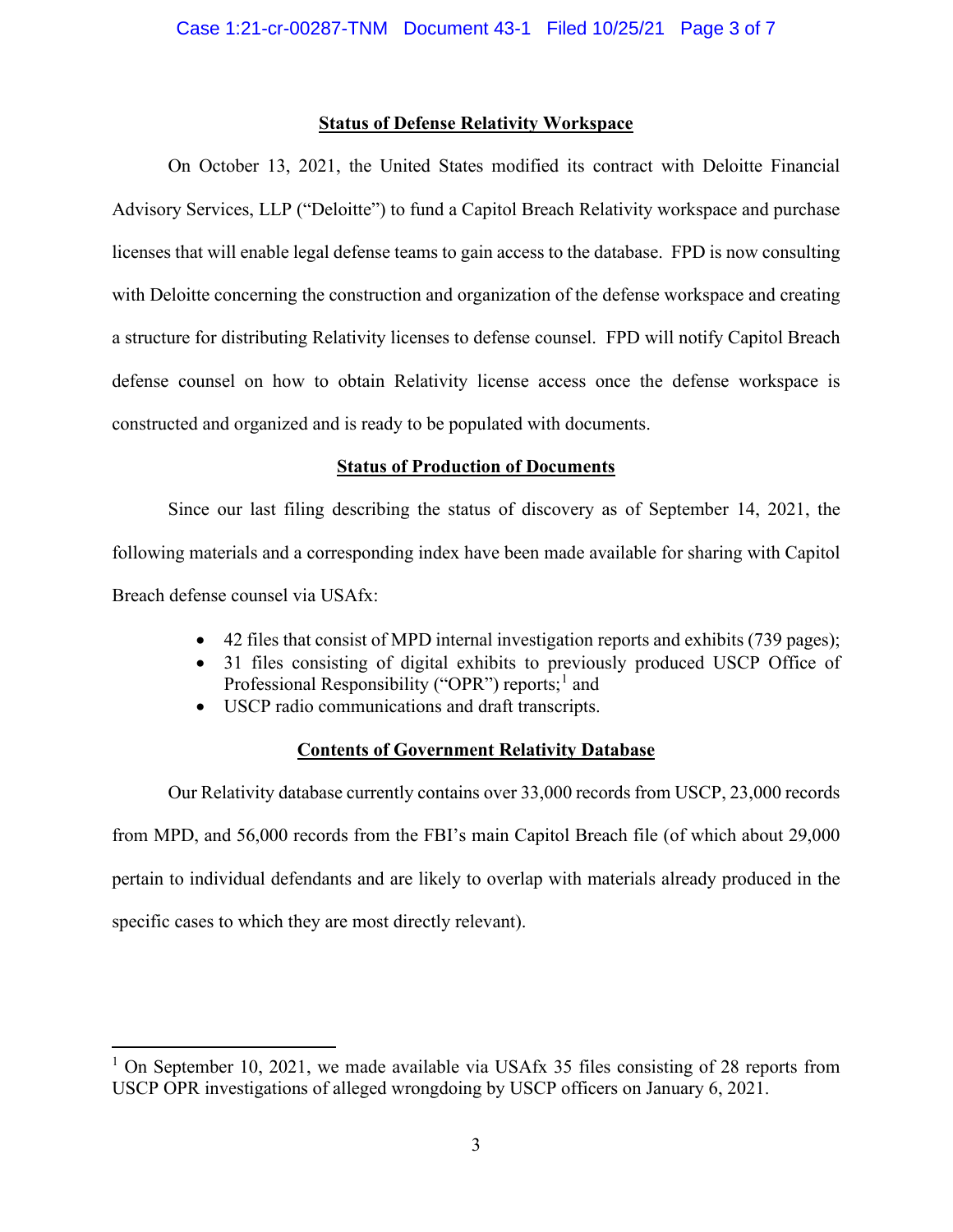# **Manner of Productions Going Forward**

In terms of the manner in which discovery will be produced going forward:

- We will continue to utilize evidence.com to produce voluminous video footage in all Capitol Breach cases.
- Until Relativity access is available to Capitol Breach defense counsel, limited productions such as those described above will continue to be made available to counsel via USAfx, as well as produced to the defense Relativity workspace.
- Once defense counsel have access to Relativity, it will become the primary method for producing voluminous documents. However, we will still continue to make organized productions and issue discovery letters to defense counsel describing materials that have been added to the defense database.
- Certain materials, because of their nature or volume, will only be produced to the defense Relativity workspace. E.g., case-specific discovery that has been provided in *other* defendants' cases and the results of searches of devices and SCA accounts. Those materials will become accessible to defense counsel once FPD distributes licenses for Relativity.

# **Future Productions**

Among the documents we expect future productions to include are:

- The remainder of USCP CCV (4,204 files), which is mainly comprised of footage that has been deemed Highly Sensitive, e.g., footage of the interior of the Capitol;<sup>2</sup>
- The remainder of MPD BWC footage (largely consisting of footage outside the 1:00 to 6:00 p.m. timeframe), and BWC footage from Arlington County Police (124 files), Fairfax County Police (24 files), Montgomery County Police (60 files), and Virginia State Police (48 files);
- U.S. Secret Service surveillance camera footage (143 videos);
- Video recordings made by officers of MPD's Electronic Surveillance Unit;
- Camera map for Capitol grounds;
- Supplemental exhibits to USCP OPR reports;
- USCP After Action Reports;
- MPD Aerial Surveillance Unit Photos;
- Permits for Demonstrations at the U.S. Capitol;
- Additional MPD internal investigation reports;
- MPD and Virginia State Police radio transmissions;

 $2$  To be clear, we are not producing via evidence.com footage that constitutes "Security" Information" pursuant to 2 U.S.C. § 1979, i.e., the 17 hours of CCV footage that relate to the evacuation of Congressional Members. The disclosure of this footage will be handled separately.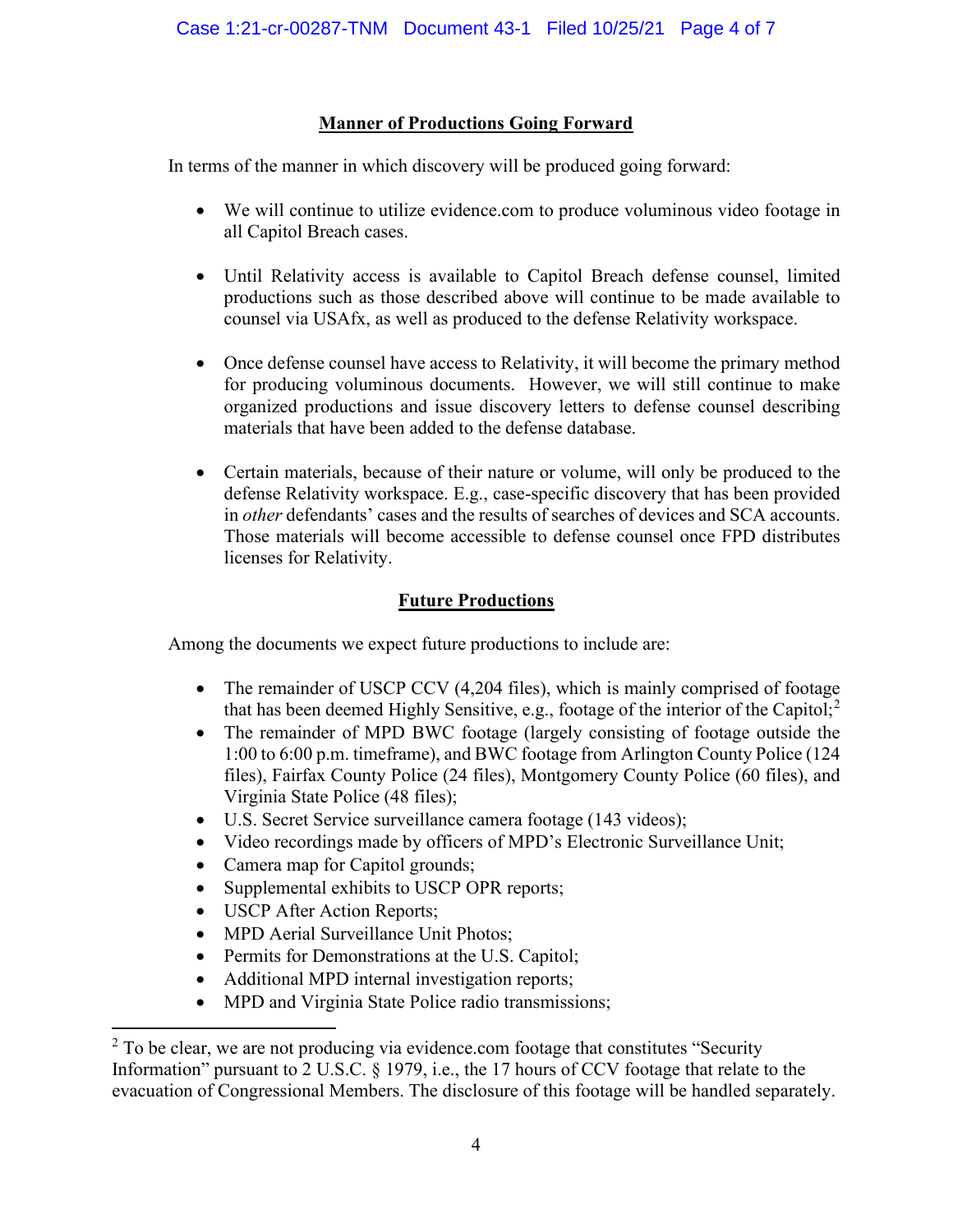- Legal process pertaining to the collection of geolocation data from Google, Inc. and various additional providers;
- BWC Spreadsheet and zone maps (work product created to assist in review of BWC footage);
- Statements made by members of law enforcement during interviews arising out of the Capitol Breach investigation;
- Discoverable MPD, USCP and FBI records and memoranda currently (or shortly to be ingested) into Relativity;
- Case-specific discovery of other defendants (i.e., discovery already produced to the defendant for whom it is directly relevant, but which will be made accessible to all defendants);
- Results of searches of devices and SCA accounts; and
- Custodial statements of (other) defendants.

# **Substantial Completion of Discovery**

We understand that the Court would like us to project when production of voluminous

materials will be substantially complete. As an initial matter, to reach the point where we can

assess a potential date of substantial completion, the government has taken and continues to make

substantial efforts, including:

- Appointing a Capitol Breach Discovery Coordinator in January;
- Assembling a Capitol Breach Discovery Team consisting of experienced attorneys, project managers, and litigation technology professionals;
- Collecting information from multiple sources involved in the response to and investigation of the Capitol Breach;
- Collaborating with FPD to develop a standard protective order for Capitol Breach cases;
- Identifying database solutions for making terabytes of video and documents accessible to hundreds of defendants, funding defense databases and obtaining licenses for all Capitol Breach defense counsel, and collaborating with FPD to execute these solutions;
- Reviewing specific discovery requests by defense counsel to ensure the appropriate materials are prioritized for production;
- Creating protocols and procedures to ensure that (a) case-specific discovery is provided, (b) defendants will receive complete copies of unscoped devices and SCA accounts upon request; (c) devices and SCA accounts are systematically filtered for attorney-client communications; and (d) relevant scoped data and custodial interviews will be uploaded to the government's discovery databases for production to all; and
- Creating proposals for increasing access to discovery by incarcerated defendants.

We will soon begin to load into Relativity several hundred thousand FBI records (a

substantial portion of which may not be directly related to any charged defendants). These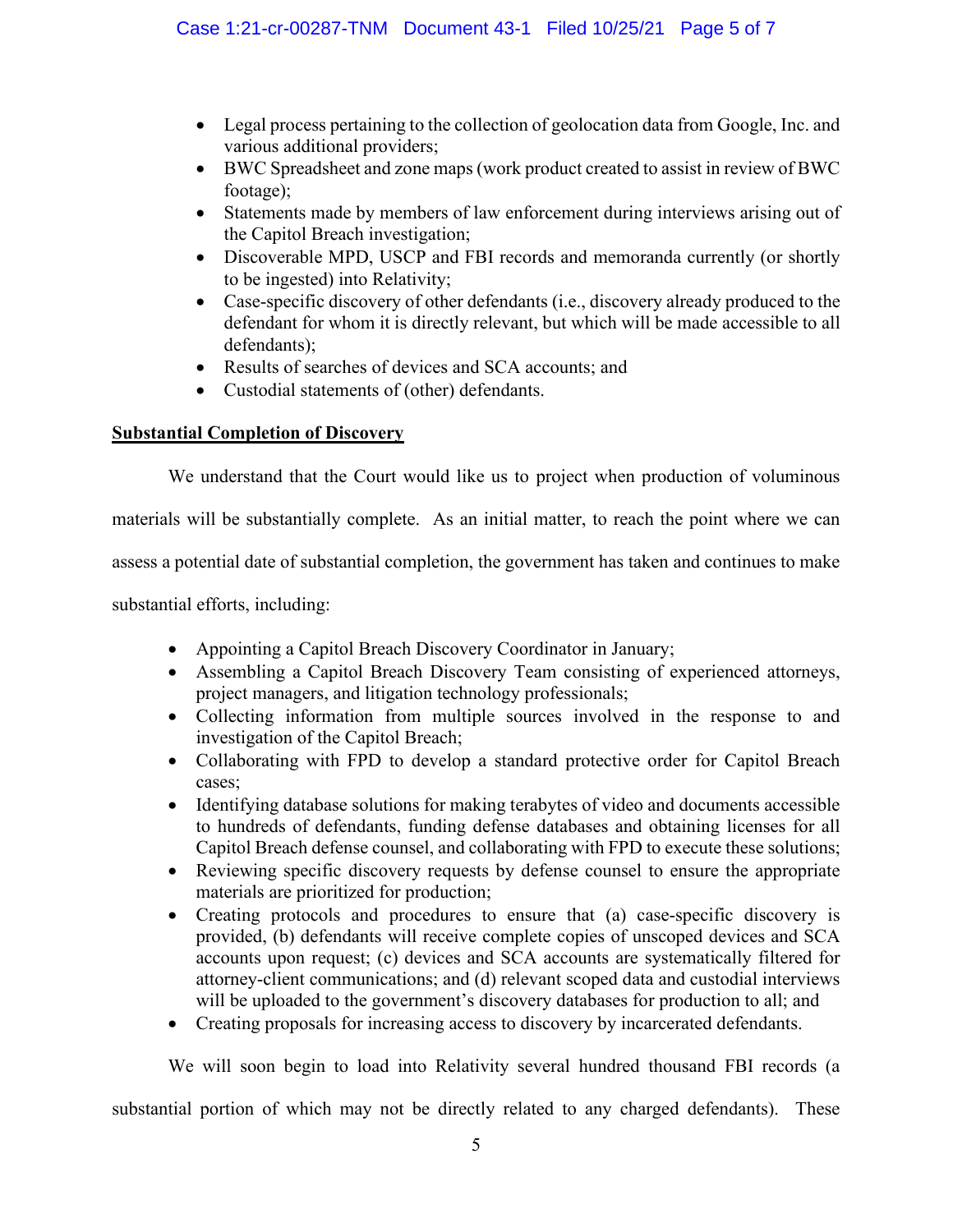#### Case 1:21-cr-00287-TNM Document 43-1 Filed 10/25/21 Page 6 of 7

materials that have been undergoing pre-processing to ensure, among other things, that any materials that might be subject to protection under Federal Rule of Criminal Procedure Rule 6(e) are segregated for processing internally. Once these documents are loaded in Relativity, we will be able to better assess and execute our plan for reviewing them and producing them in discovery. We are also currently engaged in a concerted effort to consolidate scoped search results from thousands of devices and SCA accounts for ingestion by Deloitte. We thus expect to be in a better position to provide the Court an estimate of the time necessary for substantial completion within the next two weeks.

As many documents may not be discoverable or may be duplicative, neither the Court nor defense counsel should expect the size of the productions to the defense to mimic the size of the government's Relativity workspace.